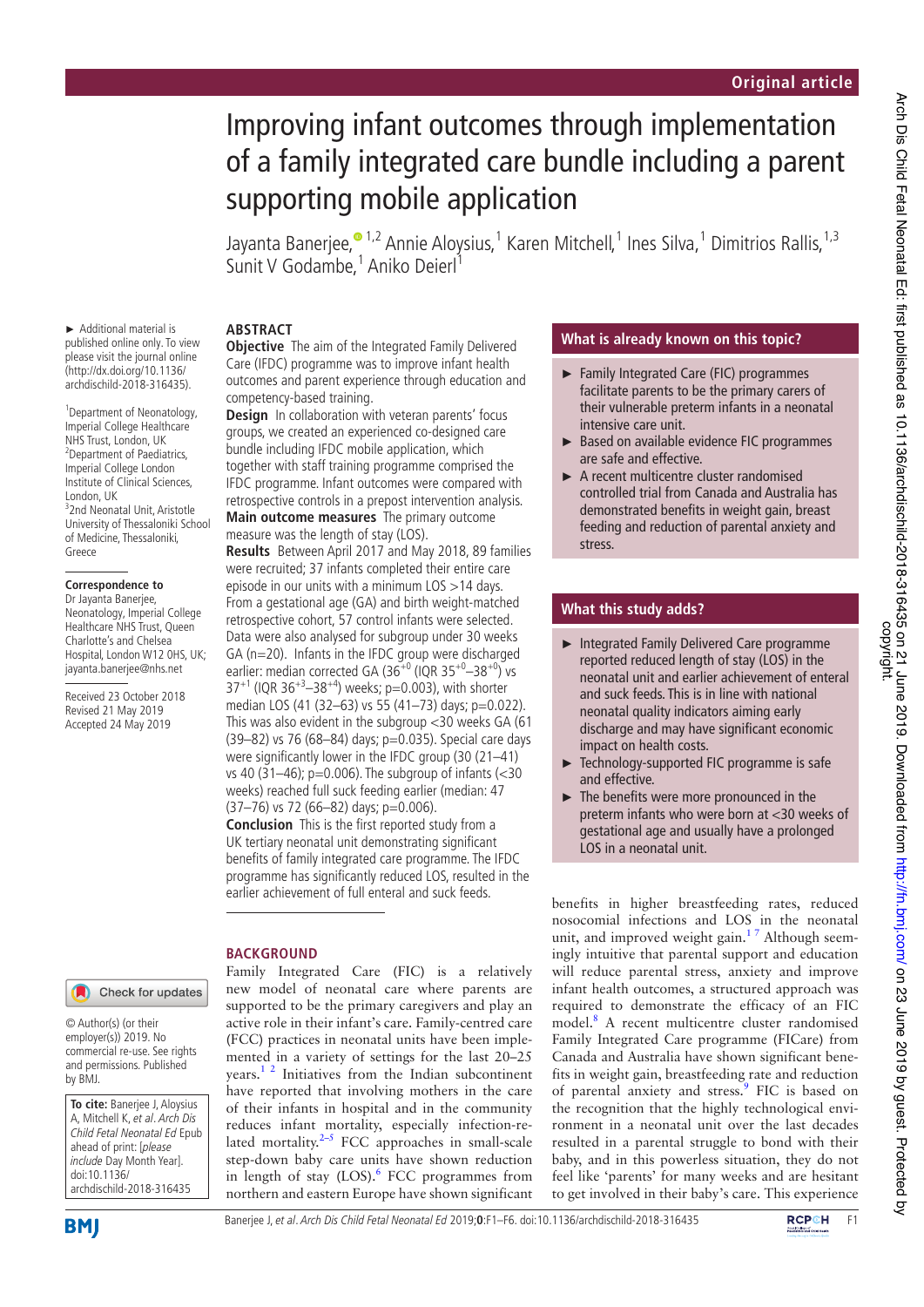### **Original article**

results in a high level of anxiety and presents a risk for acute or chronic mental health problems. $10$  The basic principles of FIC include developing an equal partnership with parents, empowering them and involving them in the care of their babies are increasingly being considered as the best practice.<sup>89</sup>

There is a growing interest in the UK neonatal units in this new care model in the last few years and several units started to implement elements of FIC; however, there is a lack of quantitative clinical and economic outcome data from the UK neonatal units.11 12 The British Association of Perinatal Medicine (BAPM) has included Parental Partnership in care into their Neonatal Service Quality Indicators $13$  which is an important strategic step towards the cultural change to achieve FIC in UK neonatal units.

Literature review and direct observation of the FICare programme in Canada (Mount Sinai Hospital, Toronto) have led us to develop our own experience co-designed care bundle called Integrated Family Delivered Care (IFDC) programme. Using quality improvement methodology (see the online supplementary materials 1–4) and with the overarching aim of improving infant and parental health outcomes and parent experience, a veteran parent focus group was created in conjunction with a core multidisciplinary team of neonatologists, nurses and allied healthcare professionals.

The IFDC programme had the core objectives of providing a structured competency based training and educational programme for the parents to become the primary carers for their babies, present in the ward round and join the discussion about management plans.<sup>14</sup> Our aim was to evaluate infant health outcomes and parent experience after implementation of the IFDC programme (see the online supplementary materials).

#### **METHODS**

The IFDC care bundle was developed by the Imperial Neonatal Services as a quality improvement project between 2015 and 2017. Funding was obtained from Imperial Health Charity and approval was obtained through trust governance committee. The programme was implemented in April 2017 in the neonatal units of Queen Charlotte's and Chelsea Hospital and St Mary's Hospital, London, where once the infants were medically stable, even while receiving intensive care, parents became primary carers of their infant. Medical, nursing and allied health professionals work across both sites and uniform practices and guidelines were already established. The IFDC care bundle consists of several elements based on the four pillars established by FICare programme in Canada<sup>8</sup>: staff education and support, parent education, neonatal intensive care unit environment and psychosocial support.

Staff were supported through a training module and 'bite size' bedside teaching sessions in this new model of care including discussion about their change in role from doers to facilitators.<sup>1</sup> Parents were informed about this care model on admission as part of their ward orientation. They started their training programme once their baby was felt to be medically stable (either on intensive care unit (ICU) or high dependency unit (HDU) care) and parents were confident and keen to get involved and learn more about neonatal care. They were empowered to become primary caregivers for their baby and completed competency assessments supervised by their bedside nurses or IFDC coordinators. The families received one to one support from our IFDC coordinators in lactation, achieving competencies, feeding and discharge planning from admission to discharge in addition to weekly parent teaching programme (3–4 small group sessions/week). Parents subsequently gained knowledge, confidence and control through

the IFDC programme. They presented their baby's progress in ward rounds and discussed management plans with the team. They were listened to and joint decisions were reached. Parents assumed most of the care of their medically stable infants except intravenous medications, respiratory support and investigations.

As a part of the parent support and educational element of the IFDC programme, we developed a free mobile application (App) which served a dual purpose of providing reliable and detailed education about neonatal intensive care and enabled parents to use it as a diary of their neonatal journey. The App included a developmental timeline where parents can learn about their babies' development at different gestational ages (GAs) and how they can be involved in their care.<sup>16 17</sup> The IFDC App was developed in line with the strategy published by the National Information Board<sup>18</sup> which outlines how technology will transform outcomes of patients in the future, and approved by National Health Service Digital.

Additionally, the IFDC programme encompassed environmental support such as optimising parent facilities and access, providing psychosocial support to parents through psychology staff and in general creating a culture of support and mutual respect between staff and parents. The families were from a diverse social, economic, ethnic and religious background. We encouraged all parents to access their care in English and provide extra support to do this where necessary and hence did not translate any of our programme materials or the IFDC App in other languages.

We compared the demography and outcomes of the infants who participated in the IFDC care model over the first year from April 2017 to May 2018 with historical controls, matched for GA, birth weight and gender (figure 1). There has been no significant change in guidelines or culture in the neonatal unit over these two periods. For the purpose of the outcome analysis, infants were included if they were <34 weeks GA, admitted for ≥14 days and received the entire period of care in our units. The primary outcome was the total LOS in days. A significant proportion of infants cared in our neonatal unit participated in this new care model during this period but were transferred back to their local neonatal units who provided continuation of care as part of our neonatal network approach. As practice and culture at the local neonatal units would affect the LOS which is our primary outcome, we were only able to include infants in our analysis who completed all their competencies and their entire care episode was in our units. Minimum LOS was defined as 14 days, as in our experience, this was the minimum time required by the parents to complete the competencies. Secondary outcomes were the corrected GA and weight at discharge, time to full enteral feeding (defined as weaning off time for intravenous nutrition), time to suck feeds (defined as the removal of nasogastric/orogastric feeding), mode of feeding, breast milk and the breastfeeding rate at discharge and complications related to prematurity. To determine the impact of IFDC on the very preterm vulnerable population (born at <30 weeks of GA), a subgroup analysis was also performed.

Descriptive data were calculated for perinatal and neonatal characteristics. Continuous variables were expressed as median (IQR) or mean and SD. The normality of the distributions of continuous variables was assessed by the *Kolmogorov-Smirnoff test*. Comparisons of continuous variables were performed applying the *Student unpaired t-test* or the non-parametric *Mann-Whitney test*. Categorical variables were expressed as n (%) and compared with the *Pearson*  $\chi^2$  test or *Fisher exact test*. All tests were performed two-sided and a p-value of <0.05 was considered statistically significant (alpha=0.05). The data were analysed using SPSS Statistics V.20.0.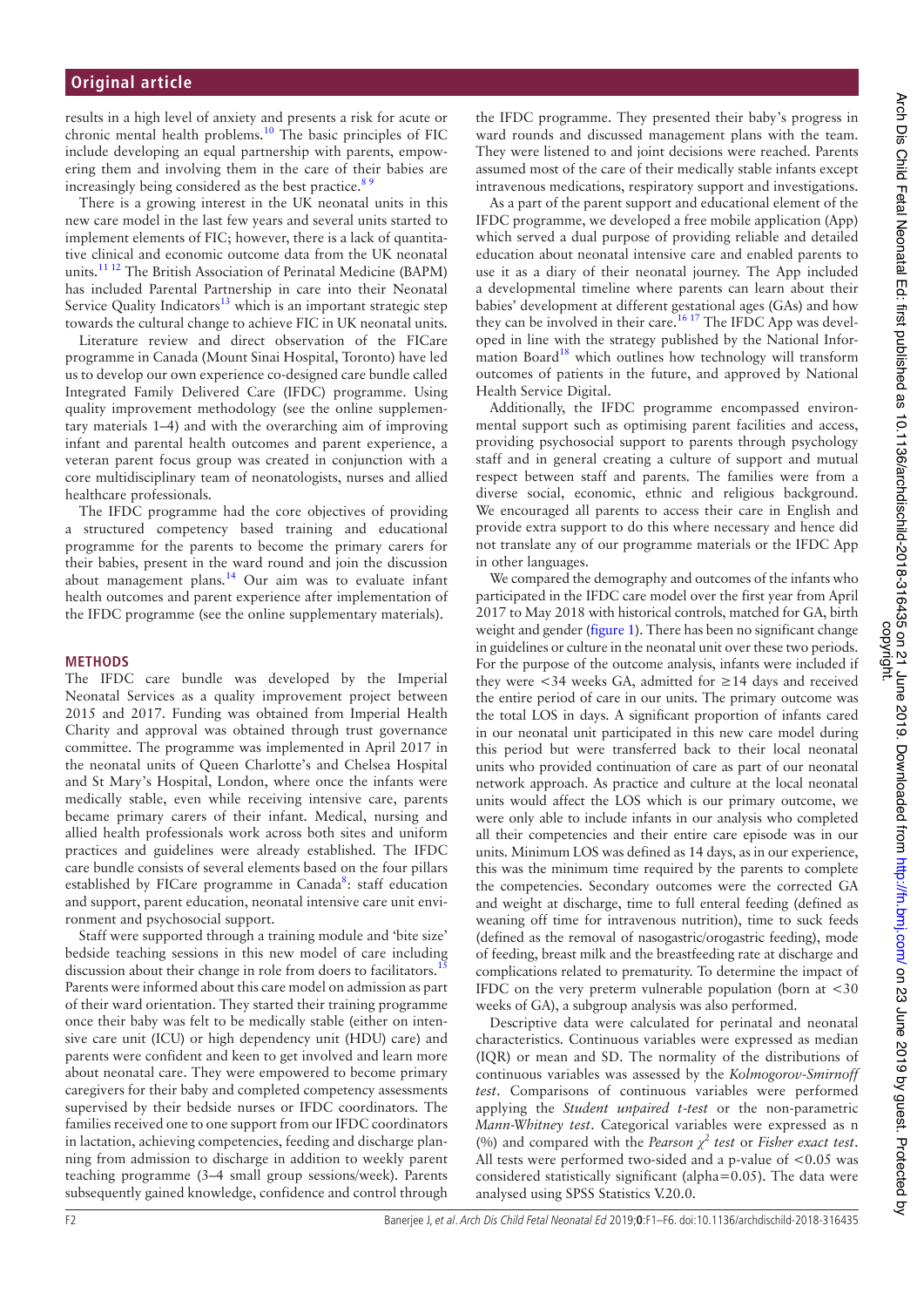## **Original article**





#### **RESULTS**

The IFDC care model recruited 89 families (out of 164 eligible) to the programme over the first year. Approximately 70% of all the eligible parents said that they used the App during their neonatal journey. Out of the 89 families, 37 infants completed all their competencies and their entire care episode was in our two neonatal units with a minimum  $LOS \geq 14$  days. Results were analysed for infants who spent the entire period in the neonatal units receiving IFDC care ( $n=37$ ) and the subgroup born at  $<30$ weeks GA (n=20) (figure 1). As the IFDC care model is likely to have a dose-dependent effect, the subgroup analysis for infants under 30 weeks' gestation was particularly important as they usually have a longer LOS. For the control group, 57 infants were retrospectively matched by birth weight, GA and gender admitted between January 2016 and March 2017. Similarly, a matched control subgroup was selected born under 30 weeks' gestation ( $n=20$ ) (figure 1).

Baseline characteristics of the infants in both groups and the subgroups under 30 weeks' GA are presented in tables 1 and 2. GA, birth weight, gender, antenatal steroid and surfactant administration were all comparable in both groups. Maternal age (years) was lower in the IFDC group  $(31 \pm 6.2 \text{ vs } 35 \pm 5.1;$ p<0.001). The families in both groups were from a diverse social, economic, ethnic and religious background. There was no difference in deprivation level defined by the index of multiple deprivation rank and deciles based on Lower-layer Super Output Areas derived from postcodes.<sup>1</sup>

| Table 1<br>Baseline characteristics of the IFDC and control groups |                                  |                                                 |         |
|--------------------------------------------------------------------|----------------------------------|-------------------------------------------------|---------|
|                                                                    | IFDC $(n=37)$                    | Controls (n=57)                                 | P value |
| Gestational age at birth                                           | $29^{+5}$ (27 <sup>+4</sup> -31) | $30^{+1}$ (27 <sup>+1</sup> -31 <sup>+3</sup> ) | 0.510   |
| Birth weight                                                       | 1225 (1000-1490)                 | 1234 (978-1482)                                 | 0.923   |
| Maternal age                                                       | $31 + 6.2$                       | $35 + 5.1$                                      | < 0.001 |
| Index of multiple<br>deprivation rank                              | 10785±6634                       | 10599±6418                                      | 0.891   |
| Index of multiple<br>deprivation decile                            | $3(2-5)$                         | $3(2-5)$                                        | 0.962   |
| Marital status, married/<br>living together                        | 16 (64)                          | 35 (76)                                         | 0.169   |
| Singleton                                                          | 23(62)                           | 34 (60)                                         | 0.832   |
| Antenatal steroids,<br>complete course                             | 35 (95)                          | 50 (88)                                         | 0.482   |
| Mode of delivery, CS                                               | 23(62)                           | 42 (74)                                         | 0.278   |
| Gender, male                                                       | 22 (60)                          | 31 (54)                                         | 0.675   |
| Surfactant given                                                   | 18 (49)                          | 38 (51)                                         | 0.842   |

Continuous variables expressed as mean ±SDor median (IQR). Categorical variables expressed as n (%). P value of the Student *t* test. P value of the Pearson  $\chi^2$  test. CS, caesarean section; IFDC, Integrated Family Delivered Care.

Infants in the IFDC group were discharged earlier (table 3) with a median corrected GA  $(36^{+0}$  (IQR  $35^{+0}$ –38<sup>+0</sup>) vs  $37^{+1}$ (IQR  $36^{+3}$ -38<sup>+4</sup>) weeks for controls; p=0.003). The median LOS was shorter for infants cared for in the IFDC model (41

| Table 2<br>Outcome data comparison between the IFDC and control |                          |                                                 |         |
|-----------------------------------------------------------------|--------------------------|-------------------------------------------------|---------|
| groups                                                          |                          |                                                 |         |
|                                                                 | IFDC $(n=37)$            | Controls (n=57)                                 | P value |
| ICU stay, days                                                  | $3(0-6)$                 | $2(0-7)$                                        | 0.958   |
| HDU stay, days                                                  | $5(2-11)$                | $7(1-24)$                                       | 1.000   |
| SCBU stay, days                                                 | $30(21-41)$              | $40(31 - 46)$                                   | 0.006   |
| Total LOS, days                                                 | $41(32 - 63)$            | $55(41 - 73)$                                   | 0.022   |
| Corrected gestation at<br>discharge                             | 36 $(35^{+0} - 38^{+0})$ | $37^{+1}$ (36 <sup>+3</sup> -38 <sup>+4</sup> ) | 0.003   |
| Weight gain, g/day                                              | 13 (10-19)               | $14(11-18)$                                     | 0.666   |
| Body weight at discharge                                        | 1822 (1685-2182)         | 2047 (1782-2342)                                | 0.085   |
| <b>Full enteral feeds</b><br>achievement, day                   | $6(4-9)$                 | $8(6-13)$                                       | 0.008   |
| Full suck feed achievement.<br>day                              | $40(32 - 52)$            | 47 (39-71)                                      | 0.022   |
| Maternal milk at discharge<br>(BF/MEBM/mixed)                   | 34 (92)                  | 54 (95)                                         | 0.206   |
| Exclusive maternal milk at<br>discharge (BF/bottle)             | 25 (68)                  | 31 (54)                                         | 0.282   |
| Exclusive breast feeding at<br>discharge                        | 17 (46)                  | 22 (39)                                         | 0.525   |
| Invasive ventilation duration                                   | $0(0-2)$                 | $0(0-2)$                                        | 0.857   |
| Non-invasive ventilation<br>duration                            | $4(2-15)$                | $7(1-26)$                                       | 0.652   |
| Oxygen duration                                                 | $1(0-16)$                | $8(1-47)$                                       | 0.041   |
| Discharge on home oxygen                                        | 5(14)                    | 5(9)                                            | 0.530   |
| Intraventricular haemorrhage<br>$III - IV$                      | 1(3)                     | 2(4)                                            | 1.000   |
| Retinopathy of prematurity                                      | 6(16)                    | 10(18)                                          | 1.000   |
| Necrotising enterocolitis                                       | $\overline{0}$           | 2(4)                                            | 0.518   |
| Late onset sepsis                                               | 4(11)                    | 3(5)                                            | 0.428   |
| Bronchopulmonary dysplasia                                      | 11(33)                   | 19 (33)                                         | 1.000   |
|                                                                 |                          |                                                 |         |

Continuous variables expressed as median (IQR). Categorical variables expressed as n (%). P value of the Student *t* test or Mann-Whitney test. P value of the Pearson χ<sup>2</sup> test or Fisher exact test.

BF, breastfeeding; HDU, high dependency unit; ICU, intensive care unit; IFDC, Integrated Family Delivered Care; LOS, length of stay; MEBM, mother expressed breast milk; SCBU, special care baby unit.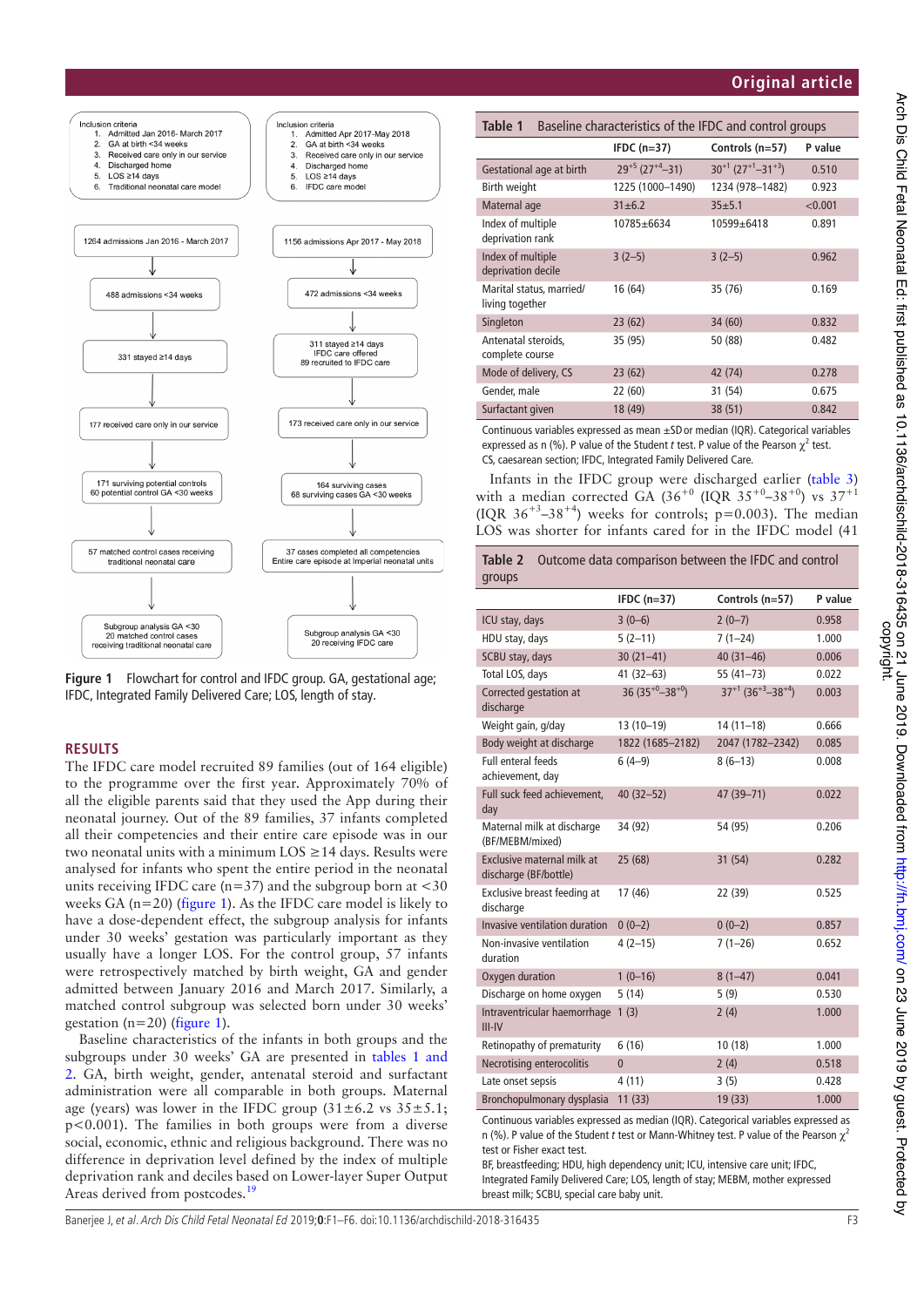| <b>Table 3</b> Subgroup analysis: baseline characteristics of the IFDC and |
|----------------------------------------------------------------------------|
| the control groups $GA < 30$ weeks at birth                                |

|                                                    | IFCD $(n=20)$                                   | Controls (n=20)                                 | P value |
|----------------------------------------------------|-------------------------------------------------|-------------------------------------------------|---------|
| GA at birth                                        | $27^{+4}$ (26 <sup>+5</sup> -29 <sup>+2</sup> ) | $27^{+1}$ (26 <sup>+4</sup> -28 <sup>+6</sup> ) | 0.288   |
| Birth weight                                       | 1090 (830-1313)                                 | 945 (793-1100)                                  | 0.223   |
| Index of multiple deprivation rank $7392 \pm 3592$ |                                                 | $9214 \pm 6009$                                 | 0.243   |
| Index of multiple deprivation<br>decile            | $3(2-3)$                                        | $3(2-5)$                                        | 0.506   |
| Maternal age                                       | 30±6.5                                          | 35±5                                            | 0.005   |
| Marital status, married/living<br>together         | 8(57)                                           | 9(64)                                           | 1.000   |
| Singleton                                          | 16 (80)                                         | 13(65)                                          | 0.480   |
| Antenatal steroids, complete<br>course             | 19 (95)                                         | 14 (70)                                         | 0.109   |
| Mode of delivery, CS                               | 8(40)                                           | 11(55)                                          | 0.182   |
| Gender, male                                       | 17 (85)                                         | 12(60)                                          | 0.155   |
| Surfactant given                                   | 16 (80)                                         | 16 (80)                                         | 1.000   |
|                                                    |                                                 |                                                 |         |

Continuous variables expressed as mean ±SDor median (IQR). Categorical variables expressed as n (%). P value of the Student *t* test. P value of the Pearson  $\chi^2$  test. CS, caesarean section; GA, gestational age; IFDC, Integrated Family Delivered Care; LOS, length of stay.

 $(32-63)$  vs 55  $(41-73)$  days in the control group;  $p=0.022$ ). Similar difference was found in the subgroup <30 weeks (61 (39–82) vs 76 (68–84) days; p=0.035). When median LOS was further analysed by level of care, there were no differences noted in intensive care unit (ICU) or HDU days, but the special care (SC) days were significantly lower in the IFDC group (30 (21–41) vs 40 (31–46);  $p=0.006$ ). The difference between median SC days in the two groups was more apparent in the infants born at <30 weeks' gestation (35 (20–46) vs 49 (45–59); p=0.001).

Infants in the IFDC group reached full enteral feeding earlier, a median of 6 (IQR 4–9) days for IFDC compared with 8 (IQR  $6-13$ ) days for control group ( $p=0.008$ ). They also reached full suck feeding earlier, 40 (31–52) days for IFDC and 47 (39–71) days for controls  $(p=0.022)$ . These differences remained significant in the infants born before 30 weeks' gestation (table 4). The average daily weight gain was similar in both groups 13 (10–19) and 14 (11–18) g/day. Infants in the IFDC group were discharged at an earlier corrected GA, hence had a smaller discharge weight, but this was not significantly different between the groups. The rate of any maternal breast milk feeding at discharge (table 3) was above the national average<sup>20</sup> in both groups (IFDC:  $34/37$  (92%) vs control: 54/57 (95%)). Rates of exclusive maternal milk (breastfeeding or bottle) (IFDC:  $25$  (68%) vs control:  $31$  (54%)) and exclusive breastfeeding at discharge were comparable between the two groups (17 (46%) vs 22 (39%)). This comparison was similar in the subgroup under 30 weeks' gestation (table 4).

The median duration of oxygen therapy was similar in the IFDC and control groups (1: 0–16 and 8: 1–47 days respectively); however, infants at higher gestation (>30 weeks) required minimal ventilatory support. In the subgroup of infants born before 30 weeks' gestation, oxygen was weaned earlier in the IFDC group (median 14 (1–29) days) compared with the control group  $(48 (19-62)$  days;  $p=0.002$ ). There was no significant difference in bronchopulmonary dysplasia (BPD) defined at oxygen requirement at 28 days of life (IFDC: 10/20 (50%) vs control: 14/20 (70%); p=0.333) and in BPD (defined as oxygen requirement at 36 weeks) and oxygen at discharge home. There were no significant differences in other secondary outcomes such as mortality, intraventricular

| <b>Table 4</b> Subgroup analysis: outcome data comparison between the |
|-----------------------------------------------------------------------|
| two groups $GA < 30$ weeks at birth                                   |

|                                                     | $IFCD(n=20)$      | Controls (n=20)                                 | P value |
|-----------------------------------------------------|-------------------|-------------------------------------------------|---------|
| ICU stay, days                                      | $6(4-11)$         | $9(5-12)$                                       | 0.271   |
| HDU stay, days                                      | $10(4-38)$        | $19(8-27)$                                      | 0.892   |
| SCBU stay, days                                     | $35(20-46)$       | 49 (45-59)                                      | 0.001   |
| Total LOS, days                                     | $61(39 - 82)$     | 76 (68-84)                                      | 0.035   |
| Corrected gestation at<br>discharge                 | $36^{+4}$ (35-40) | $38^{+2}$ (37 <sup>+3</sup> -39 <sup>+3</sup> ) | 0.076   |
| Weight gain, g/day                                  | $15(10-20)$       | $16(14 - 21)$                                   | 0.137   |
| Body weight at discharge                            | 1955 (1746-2380)  | 2435 (2015-2732)                                | 0.042   |
| Full enteral feed achievement, 9 (7-10)<br>day      |                   | $13(9-18)$                                      | 0.003   |
| Full suck feed achievement,<br>day                  | $47(37 - 76)$     | 72 (66-82)                                      | 0.006   |
| Maternal milk at discharge<br>(BF/MEBM/mixed)       | 19 (95)           | 20 (100)                                        | 0.264   |
| Exclusive maternal milk at<br>discharge (BF/bottle) | 15(75)            | 12(60)                                          | 0.501   |
| Exclusive breast feeding at<br>discharge            | 7(35)             | 9(45)                                           | 0.748   |
| Invasive ventilation duration                       | $1(0-8)$          | $2(0-7)$                                        | 0.814   |
| Non-invasive ventilation<br>duration                | $15(4 - 41)$      | $31(12 - 45)$                                   | 0.372   |
| Oxygen duration                                     | $14(1-29)$        | 48 (19-62)                                      | 0.002   |
| Discharge on home oxygen                            | 5(25)             | 3(15)                                           | 0.695   |
| Intraventricular haemorrhage<br>$III - IV$          | 1(5)              | 1(5)                                            | 1.000   |
| Retinopathy of prematurity                          | 6(30)             | 6(30)                                           | 1.000   |
| Necrotising enterocolitis                           | $\overline{0}$    | 1(5)                                            | 0.487   |
| Late onset sepsis                                   | 4(20)             | 0                                               | 0.106   |
| Bronchopulmonary dysplasia<br>at 28 days            | 10(50)            | 14 (70)                                         | 0.333   |
| Bronchopulmonary dysplasia<br>at 36 weeks           | 7(35)             | 9(45)                                           | 1.000   |

Continuous variables expressed as median (IQR). Categorical variables expressed as n (%). P value of the Student *t* test or Mann-Whitney test. P value of the Pearson χ<sup>2</sup> test or Fisher exact test.

BF, breastfeeding; HDY, high dependency unit; HDU, high dependency unit; ICU, intensive care unit; IFDC, Integrated Family Delivered Care; LOS, length of stay; MEBM, mother expressed breast milk; SCBU, special care baby unit.

haemorrhage, necrotising enterocolitis, retinopathy of prematurity or late-onset sepsis.

#### **DISCUSSION**

The implementation of this structured FIC bundle has demonstrated that infants in the IFDC group had a shorter median LOS in the neonatal unit, this was more evident in the subgroup of infants born at <30 weeks of GA. These findings were similar to earlier reported studies from across the world.<sup>4 6 7 21</sup> The current study is the first report from a UK tertiary neonatal unit showing statistically significant reduction of the LOS in the neonatal unit. The infants in the IFDC care model reached both enteral and full suck feeds earlier and this is strongly linked to the shorter time spent in SC. Additionally, both groups achieved high, above the national average, maternal milk feeding at discharge (92% and 95%) and exclusive breastfeeding rates (46% and 39%).

Although in the recent large multicentre cluster randomised controlled trial (RCT) there was a significant increase in the weight gain (z-score) between the FICare model compared with the control group,<sup>9</sup> we failed to demonstrate the difference in weight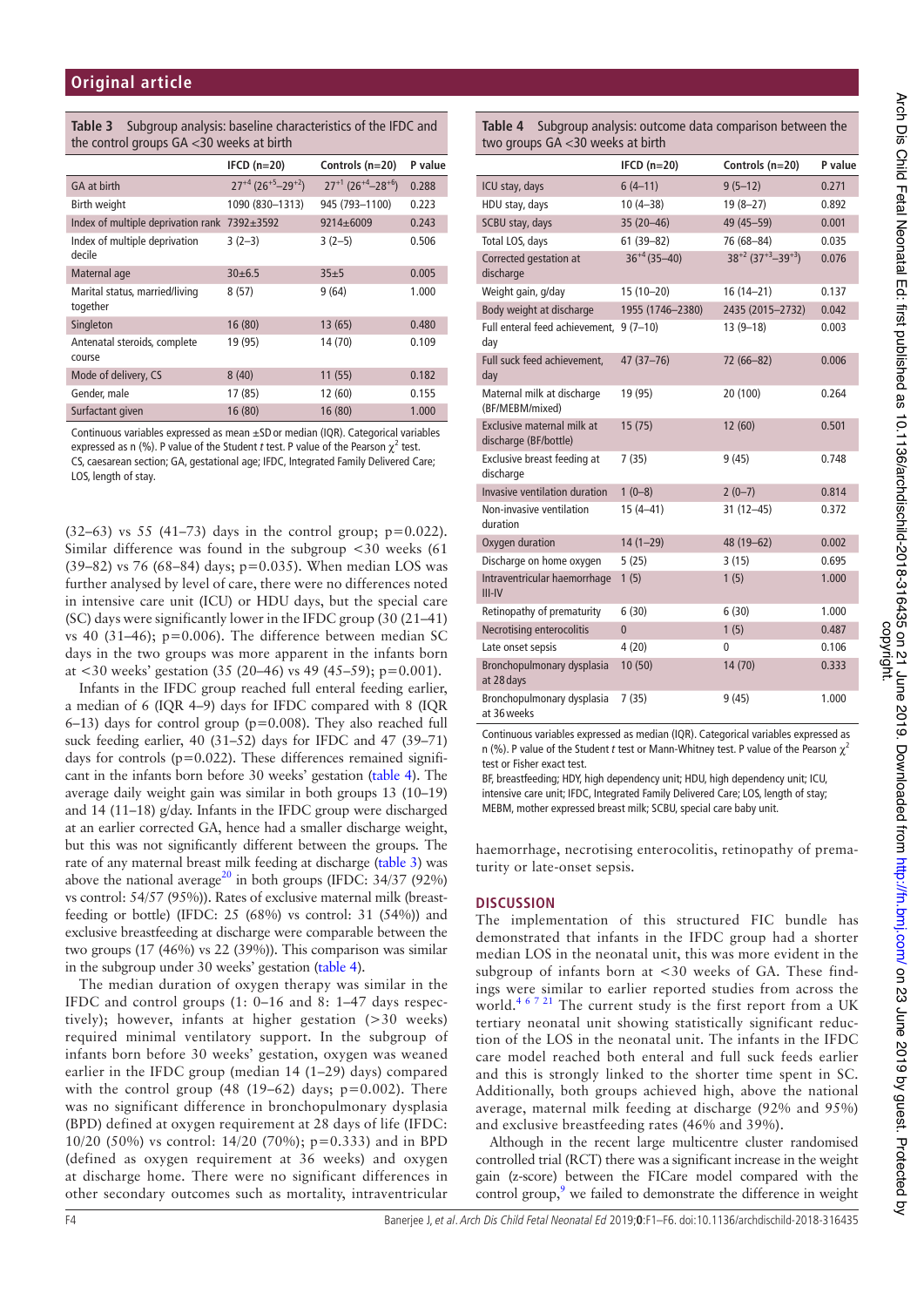gain between the two groups. There was also a trend noted towards a reduction in the median days of oxygen used in the IFDC group especially in the group born at <30 weeks' GA. We are not entirely sure about the clinical implications of this finding but can speculate whether the earlier establishment of suck feeds can have some bearing into this. We believe that the difference in maternal age between the two groups was only by chance.

Despite the benefits of the programme, there were several limitations to this study. Although the sample size in our study was small, it is the largest reported from any UK neonatal units and similar in size to the Canadian pilot study. $8$  A comparison with retrospective controls creates possible bias, which may have impacted on LOS or other outcomes. But this has the advantage that there was no contamination of dose effect and cultural changes of the unit, as the controls were taken from the time preceding the implementation of the IFDC programme. In this report, we compared infants who spent the entire episode in our neonatal units (37/89), thereby creating a selection bias. We selected these infants who therefore were not affected by different practices, interventions and culture of other neonatal units, which could have had an effect on outcomes, especially on LOS. It was also noted in the cluster RCT that despite the same FICare programme as the intervention, the delivery was variable because of the variety of practices, staff culture and different patient populations in the different neonatal units.<sup>9</sup> We believe this is perhaps the reason why similar benefits were not noticed in the RCT. While the IFDC programme demonstrated significant benefits in infant health, the RCT demonstrated the effectiveness and generalisability of an FIC programme in similar neonatal units. Although not measured in our programme, the RCT showed significant improvement in parental stress and anxiety in the FICare group.<sup>9</sup> We instead performed a qualitative study with parent experience questionnaires at discharge and semi-structured interviews for the parents recruited to the IFDC programme; the results of which are awaited.

Use of technology to deliver standardised education across all the neonatal units should be embraced in healthcare services. One of the main domains to improve healthcare delivery using technology as documented by the National Information board<sup>18</sup> was to empower patients through technology-driven healthcare resources. The free IFDC mobile App formed the basis of the parental education in this new care model which enabled the parents to self-acquire reliable knowledge about neonatal intensive care at their own pace; and not relying on reading at the bedside or in the hospital, where they can get more involved with hands-on care of their infants. Among the various FIC programme across the world, the IFDC mobile App is unique in its dual function of an educational element as well as a diary where parents can chart their memory, upload photos, skin to skin care, breast milk expression and plot the growth of infants.17 The parental educational element of the IFDC programme included self-directed learning using the IFDC App, group teaching sessions and competency-based training of neonatal procedures such as taking and charting temperature, nasogastric tube feeding, mouth care and nappy changes (see the online supplementary material—Steps to home booklet). As the App was part of the educational programme, the benefits of the App as a separate entity cannot be discerned. Many parents commented on the benefits of being part of the IFDC care model but also complimented on the user-friendliness and functionality of the App. Based on parental feedback, we believe that the IFDC programme along with the App helped to improve parent experience. It helped parents in gaining significant knowledge and confidence to enable and empower them to look after their baby in the neonatal care unit and take them home earlier. The

parents in the IFDC care model truly became partners in their baby's care, participated in the ward round conversations regularly and helped to form the daily management plans together with health professionals. Better parental confidence may translate into improved parent–infant bonding, thereby resulting in significant long-term benefits of the infants. We plan to collect data on long-term outcomes of these infants at 18–24 months and follow them up to school age.

Our evidence suggests that alongside benefits in infant health outcomes, this care model may also be cost effective as it resulted in a shorter LOS. The financial benefits outweigh the funds that were utilised for this programme. Also, the economic impact on parental satisfaction cannot be quantified. A full economic analysis was not conducted, such as benefits of reduced use of healthcare facilities and reduced emergency hospital admissions, as this was not the remit of our programme. Infants were discharged home at least a week earlier than infants cared in the traditional neonatal model and 2weeks earlier in those born at <30 weeks' GA. Using the current Healthcare Resource Groups (HRG) recommended tariffs based on BAPM 2011 definition for care level days, the implementation of IFDC programme will reduce the cost by a median of £3850 per infant, and almost £9350 per infant if they were born before 30 weeks of GA.<sup>22</sup> Changes in culture and belief and developing an environment of mutual respect between the staff and parents has been one of the major challenges of implementing the programme.

Following implementation and the tangible benefits of the IFDC programme, there has been remodelling of the nursing staff structure such that IFDC has now become a standard of care in our neonatal unit. We suggest that FIC should become the standard of care in the UK neonatal units. We recommend a parent-focused, structured care bundle consisting of parent educational and competency-based training programme, lactation, psychosocial and discharge planning support, staff training and environmental changes to optimise parental facilities and access, to achieve similar outcome results and facilitate timely discharge.

**Acknowledgements** The authors are grateful to all staff and families of the Imperial Neonatal Services, Imperial College NHS Healthcare Trust for their contribution to the IFDC project. They are grateful to Imperial Health Charity for funding this initiative. They thank the FICare team at Mount Sinai Hospital (Toronto, Canada) lead by Dr Karel O'Brien and Prof Shoo K Lee for their collaboration. IFDC Mobile application and study materials can be downloaded from the IFDC Website:

**Contributors** JB and AD: conceptualised and co-led the programme and developed the study design. JB: wrote the first draft and reviewed and revised the manuscript. KM, IS, AA, SVG and AD: reviewed and revised the manuscript. DR: performed statistical analysis and reviewed and revised the manuscript. All authors approved the final manuscript and agree to be accountable for all aspects of the work.

**Funding** The Integrated Family Delivered Care quality improvement project was funded by the Imperial Health Charity grant reference number 161728 and 171824. The authors have no financial relationships relevant to this article todisclose. KP and IS were employed through the grant but none of the other authors had financial relationship with the charity or the fund.

**Competing interests** None declared.

**Patient consent for publication** Not required.

**Ethics approval** The programme and the mobile application received approval from the local Audit and Information Governance monitoring committee at the Imperial College Healthcare NHS Trust.

**Provenance and peer review** Not commissioned; externally peer reviewed.

#### **REFERENCES**

- 1 Levin A. The Mother-Infant unit at Tallinn Children's Hospital, Estonia: a truly babyfriendly unit. Birth 1994;21:39–44.
- Sasidharan CK, Gokul E, Anoop P, et al. Benefits of maternal participation in newborn nurseries. Indian J Pediatr 2005;72:829–33.